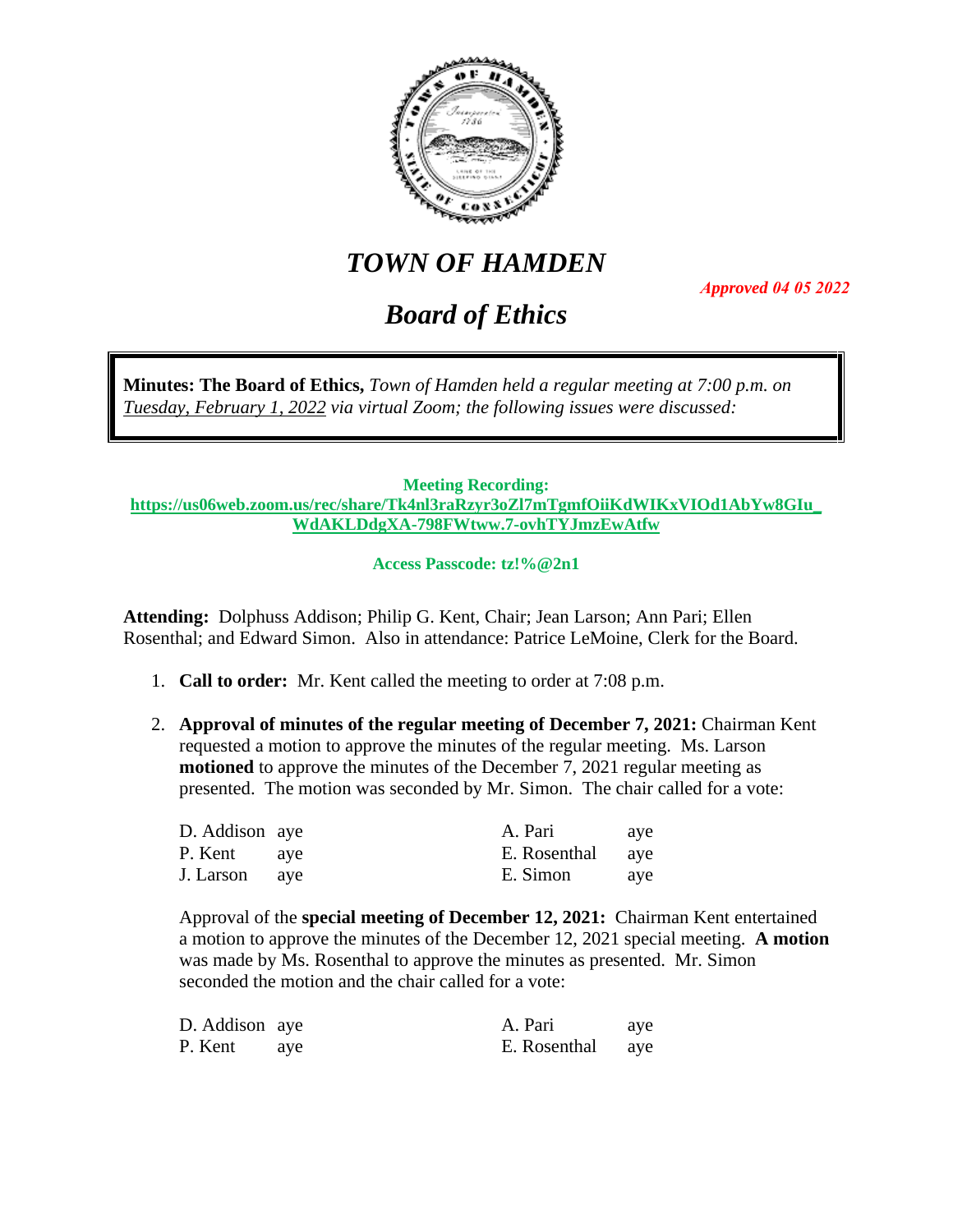J. Larson aye E. Simon aye

The motion passed unanimously.

3. **Correspondence:** Mr. Kent will present under new business a recent request for an opinion.

### **4. New Business:**

- a. Report on the status of code revisions and form revisions At this time, Mr. Kent asked if anyone reviewed the current code of ethics and form. The Board requested further time to review the materials and to revisit the information at the April meeting. After the Board reviews and prepares a draft, we will schedule a time to present to Mayor Garrett.
- b. Report on inquiries re advisory opinions and/or potential complaints Mr. Kent noted there are no complaints received, however, we are in receipt of one request for an advisory opinion (2022-1).

The inquiry is noted to be held confidential. Mr. Simon shared with the Board of Ethics the current rules regarding when the Board is to consider an inquiry confidential and when not. After a brief discussion, the Board agreed to treat the inquiry as confidential.

c. Charter Commission – The commission has been reformed. The Board looks forward to revisiting this project when approached by the Commission.

### **5. Old Business:**

- a. Continued discussion on updating Procedures and Requirements Ms. Larson thanked Mr. Simon for reposting the timeline to the Board of Ethics webpage.
- **6. Confidential Session:** Under the guidelines of the Connecticut General Statutes 182a and 7-148h, the Board agreed to go into confidential session. At 7:28 p.m. the Board unanimously agreed to go into session. At this time, Ms. P. LeMoine withdrew from the meeting room.

At 8:07 p.m. Ms. LeMoine returned to the meeting room. Messrs. Addison, Kent, Simon with Mss. Larson, Pari, and Rosenthal returned to the meeting room. Ms. Pari motioned to end the session and was seconded by Mr. Simon. All were in favor.

Mr. Kent agreed to conduct some research and will reconvene at a special meeting to discuss the matter on February 16 at 7:00 p.m. via Zoom.